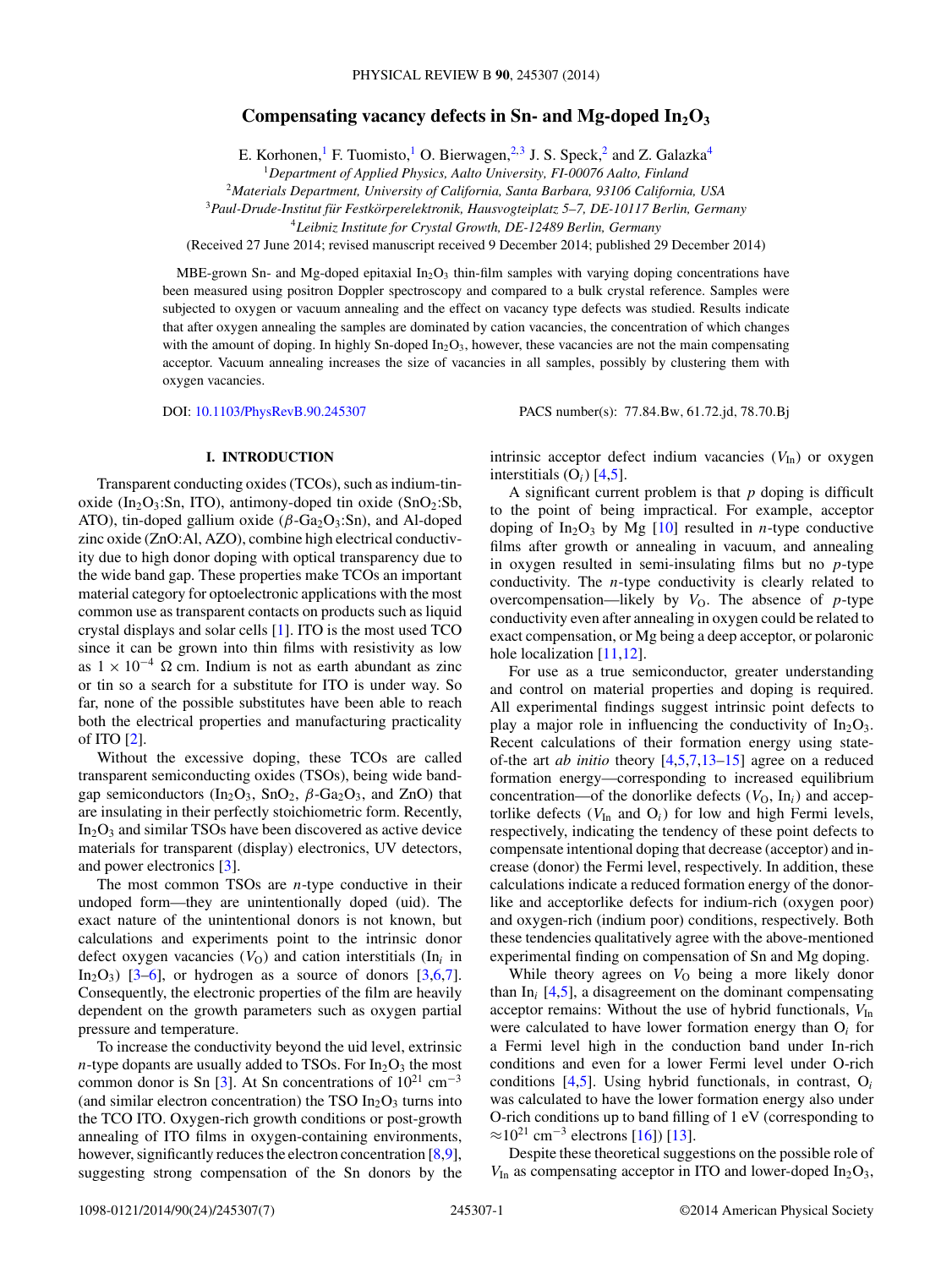<span id="page-1-0"></span>their experimental investigation is still missing. So far, theoretical analysis and transport investigations of ITO annealed in oxidizing and reducing environments in conjunction with structural investigations have only addressed the compensating role of O*<sup>i</sup>* by formation of neutral clusters with two nearby Sn donors [\[8,17,18\]](#page-6-0).

Positron annihilation spectroscopy is a powerful method for studying vacancy defects in semiconductors [\[19\]](#page-6-0). In this work we use positron annihilation spectroscopy to identify and quantify the acceptor type vacancy defects  $V_{In}$  in Snand Mg-doped  $In_2O_3$ . Through comparison with electrical characterization, we propose a compensation mechanism based on intrinsic defects in  $In<sub>2</sub>O<sub>3</sub>$ .

# **II. SAMPLE PREPARATION AND EXPERIMENTAL TECHNIQUES**

#### **A. Sample preparation**

# 1. Thin-film  $In_2O_3$

A series of high quality single crystalline thin-film Sn- and Mg-doped  $In_2O_3$  samples was prepared using plasma-assisted molecular beam epitaxy (PA-MBE) on yttria-stabilized zirconia (YSZ) substrates [\[9,10\]](#page-6-0). An undoped thin-film sample was included for comparison. Basic sample information can be found in Table I. While doping by the donor Sn is expected to induce the formation of acceptor-type compensating defects, doping by the acceptor Mg doping is rather promoting donortype compensating defects. During growth, the temperature of the YSZ substrate was between 630 ◦C and 650 ◦C. The dopant concentration was measured using secondary ion mass spectrometry. The thickness of the total  $In_2O_3$  layer was determined with cross-sectional scanning electron microscopy. Temperature-dependent Hall effect measurement was used for determining charge carrier properties. X-ray diffraction scans show single phase material. After growth, different pieces of the grown samples were thermally annealed to influence the intrinsic defect concentration. To promote the formation of the acceptor-type defects  $(O_i \text{ and } V_{In})$  and inhibit that of donor-type defects  $(V<sub>O</sub>$  and  $In<sub>i</sub>$ ), oxygen annealing was performed at 750 °C with 1 atm  $O_2$  for 30 s in a rapid thermal annealing setup. Conversely, vacuum annealing was performed at 700 ◦C for 10 min with total pressure below 10−<sup>6</sup> Torr in a vacuum chamber, aiming at increasing the concentration of

TABLE I. Thin-film sample information. Listed are the thicknesses, dopant concentrations, and electron concentrations after both annealings. Sample No. 7 was grown without intentional doping. ∗ was measured in the as-grown sample.

| Sample<br>number | $d_{-}$<br>nm | [Sn]<br>$\rm cm^{-3}$    | [ $Mg$ ]<br>$\rm cm^{-3}$ | $n_e (O_2)$<br>$\rm cm^{-3}$   | $n_e$ (vac.)<br>$\rm cm^{-3}$  |
|------------------|---------------|--------------------------|---------------------------|--------------------------------|--------------------------------|
| No.1             | 618           | $8.5 \times 10^{20}$     | $\qquad \qquad -$         | $2.3 \times 10^{20}$           | $1.4 \times 10^{21}$           |
| No. 2            | 396           | $8.2 \times 10^{19}$     | $\sim$                    | $3.9 \times 10^{19}$           | $4.3 \times 10^{19}$           |
| No. 3            |               | 518 $4.7 \times 10^{18}$ |                           | $3.0 \times 10^{18}$           | $5.0\times10^{18*}$            |
| No. 4            | 419           | $\sim$                   | $8.8 \times 10^{19}$      | $\approx$ 0                    | $\approx$ 1 × 10 <sup>18</sup> |
| No. 5            | 418           |                          | $3.3 \times 10^{19}$      | $\approx 0$                    | $\approx$ 1 × 10 <sup>18</sup> |
| No. $6$          | 422           | $\equiv$                 | $2.1 \times 10^{18}$      | $\approx$ 1 × 10 <sup>17</sup> | $\approx$ 1 × 10 <sup>18</sup> |
| No. 7            | 776           |                          |                           | $1.4 \times 10^{17}$           | $1.0 \times 10^{18}$           |

donor-type defects  $V_0$  and  $\text{In}_i$  and reducing that of acceptortype defects  $O_i$  and  $V_{In}$ . Both these annealings have been found to significantly change the electron concentration in our films [\[9,10\]](#page-6-0).

## *2. Bulk* **In2O3** *crystal*

Pure (i.e., undoped) bulk  $In_2O_3$  crystals were grown from the melt by a novel crystal growth technique under the name levitation-assisted self-seeding crystal growth method, as described in Refs. [\[20,21\]](#page-6-0). Then the bulk crystals were annealed in an oxidizing atmosphere at  $1000\degree$ C for 40 h to oxidize In nanoparticles formed during the growth and therefore to improve the optical transmittance [\[22,23\]](#page-6-0). The samples were both sides epi-polished. They were yellowish and had a very steep absorption edge originating at 440 nm [\[22\]](#page-6-0). The free electron concentration in these crystals is  $2-5 \times 10^{17}$  cm<sup>-3</sup> and mobility 160–190 cm<sup>2</sup>/Vs [\[21,22\]](#page-6-0).

## **B. Positron annihilation experiments**

The samples were studied using positron annihilation spectroscopy, a versatile tool for studying vacancy-type defects [\[19\]](#page-6-0). The method is based on implanting the target with positrons and detecting the 511-keV gamma quanta produced by the subsequent electron-positron annihilation. Since positrons are repelled by the positive charge of the atom cores, neutral and negatively charged vacancy defects usually act as positron traps. In a vacancy, both the electron density and average electron momentum are reduced compared to the lattice. This means that a positron localized to a vacancy tends to live longer than a delocalized positron.

For a lifetime measurement, a small amount of *β*+-active material is wrapped inside thin aluminium foil to form a positron source. Sample pieces are attached on both sides of the source and the source-sample "sandwich" is then placed between two scintillator detectors. The system is optimized for time resolution at the cost of energy resolution.

The lifetime of an individual positron can be observed by measuring the time difference between the positron emission and annihilation signals. Typically the positrons are obtained from Na-22, which also emits a 1.27-MeV gamma quantum immediately after the decay. The gamma quanta are detected by scintillator detectors. The voltage signals are digitized and fed to a PC, where signal analysis is performed by fitting a cubic spline to the rising edge of the pulse. In this fashion, the pulses can be timed with subnanosecond accuracy. The limiting factor for the time resolution are the detectors, especially the plastic scintillator crystals. Positron lifetime is typically only measured in bulk samples, since the positrons obtained from Na-22 have an exponential depth distribution extending to about 200  $\mu$ m in In<sub>2</sub>O<sub>3</sub> in the sample.

By collecting a large number of counts (over  $10^6$ ) a lifetime spectrum is formed, from which the annihilation time constants (called lifetimes) can be deduced. The lifetime value of a component is mostly dependent on the size of the corresponding defect; usually the lifetimes are of the order of 150–300 ps in semiconductors. The intensities of the components are dependent on the concentrations and trapping coefficients of the different defect types. The final lifetime distribution is a sum of exponentially decaying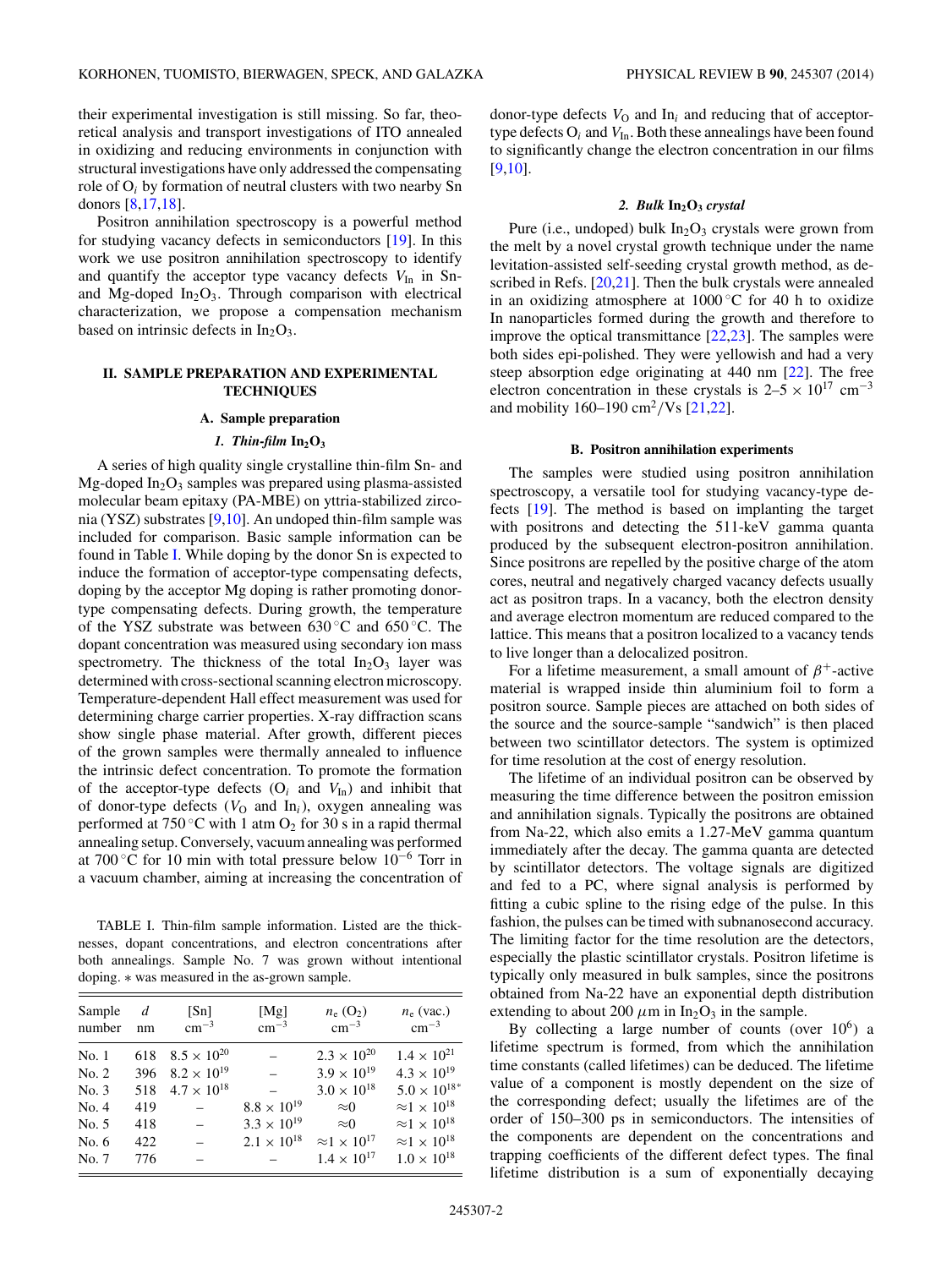components, from which the lifetimes can be resolved by fitting. If the concentration of vacancies which trap positrons is sufficiently low, only a single component is seen [\[19\]](#page-6-0). A single lifetime component can also be observed in the case of saturation trapping of positrons to a high defect concentration  $(>10^{19}$  cm<sup>-3</sup>).

When studying thin films, a monoenergetic slow positron beam is required to control the implantation energy and hence the depth distribution of positrons. Depending on the positron kinetic energy, the depth probed may be tuned from the surface to roughly 2  $\mu$ m. The width of the implantation distribution is similar to the mean implantation depth and in addition, the positron diffusion length in solids after thermalization is in the 100-nm range, although heavily dependent on the concentration of vacancies. Due to these factors, the annihilation signal is received from a significant depth slice.

In a traditional positron beam, instead of measuring the positron lifetime, the Doppler broadening of the 511-keV positron-electron annihilation radiation peak is detected. This broadening is caused mainly by the momentum distribution of the annihilating electrons. One high-purity Ge detector with an energy resolution of 1.3 keV [full width at half maximum (FWHM)] at 511 keV was used for measuring the spectrum. To describe the spectrum in a brief fashion, two parameters *S* and *W* are typically used. The low momentum parameter *S* is the fraction of counts in the central region of the peak, while *W* corresponds to the fraction of counts in the wing areas on both sides of the peak. The *W* parameter is more sensitive to highly localized core electrons. The integration windows are set symmetrically around the peak. In this work, annihilation events corresponding to the longitudinal (detector axis) momentum component of the electron-positron pair in the range of −0.4–0.4 a.u. define the *S* parameter. The *W* windows were set as  $\pm 1.6-4.0$  a.u. For sufficient statistics, approximately half a million counts were collected for each measurement point.

Typically, an increase in the value of *S* indicates an increase in open volume defects in the depth being probed, mainly due to the reduced overlap of the positron wave function with core electron wave functions when the positron is trapped in a vacancy. The value of *W* is more dependent on the type of atoms surrounding the annihilation site.

## **III. RESULTS**

#### **A. Lifetime spectroscopy**

The high crystal quality bulk  $In<sub>2</sub>O<sub>3</sub>$  sample was used as a reference for both lifetime and Doppler broadening measurements. A total of 3 million counts was collected for the positron lifetime spectrum and the FWHM of the spectrometer Gaussian resolution function was 250 ps.

The measured positron lifetime spectrum for the bulk crystal and the model function fit result are illustrated in Fig. 1. In the figure, lifetime components arising from annihilations in the positron source material have been subtracted from the spectrum with intensity 4*.*0% for the 235-ps Al-foil component, 3*.*0% for 400-ps Na-22 salt component, and 0*.*18% for the 1500-ps positronium component. The intensity of the 235-ps component was calculated using a formula from



FIG. 1. (Color online) Lifetime spectrum of the bulk crystal sample after subtraction of source components and background. On a logarithmic scale the spectrum forms a line, indicating that only a single annihilation state is seen by positrons.

Bertolaccini and Zappa [\[24\]](#page-6-0); it was not fitted. This reduces the chance of this component shadowing a sample related lifetime. The spectrum arising from annihilations in the sample fits very well to a single line, indicating that only one exponential component with  $\tau_0 = 183$  ps is detected. Typically, in related materials the free positron lifetime is in the 170- to 180-ps range: 175–181 ps in  $SnO<sub>2</sub>$  [\[25,26\]](#page-6-0), 170 ps in ZnO [\[27\]](#page-6-0), and 184 ps in InN [\[28\]](#page-6-0). Cation vacancy lifetimes in these kinds of crystals are significantly higher than the bulk, usually by 40–80 ps. The observed lifetime is hence likely the positron lifetime in the  $In_2O_3$  lattice, which means that the cation vacancy concentration in the sample is below the detection limit of 1016 cm−3. Although a single lifetime can also be explained by saturation trapping to a vacancy defect (requiring a high  $>10^{19}$  cm<sup>-3</sup> vacancy concentration) this is unlikely, since in the Doppler broadening results (Fig. [4\)](#page-4-0) the bulk sample is shown to be grouped with the samples with the smallest vacancy concentrations.

#### **B. Doppler broadening**

Figures [2](#page-3-0) and [3](#page-3-0) show the low momentum parameter *S* as a function of implantation energy for the Sn- and Mg-doped film samples. The corresponding mean implantation depth is marked on the top axis. Figure [2](#page-3-0) also includes a plot of positron depth distributions for a few implantation energies to illustrate the shape of the depth profile. As can be seen, the width of the positron depth distribution is approximately equal to the mean implantation depth. At high energies the values of *S* and *W* should change more smoothly than at low energies. This also explains why the substrate is partially seen already at 10 keV for the thinnest samples.

Most of the samples give results with similar forms. Three regions can be distinguished: surface,  $In_2O_3$  film, and substrate. At low energies  $(E < 3 \text{ keV})$ , the effect of surface annihilations dominates due to the diffusion of thermalized positrons (indicating a positron diffusion length of less than 30 nm) and gives a quickly changing *S* as the energy increases.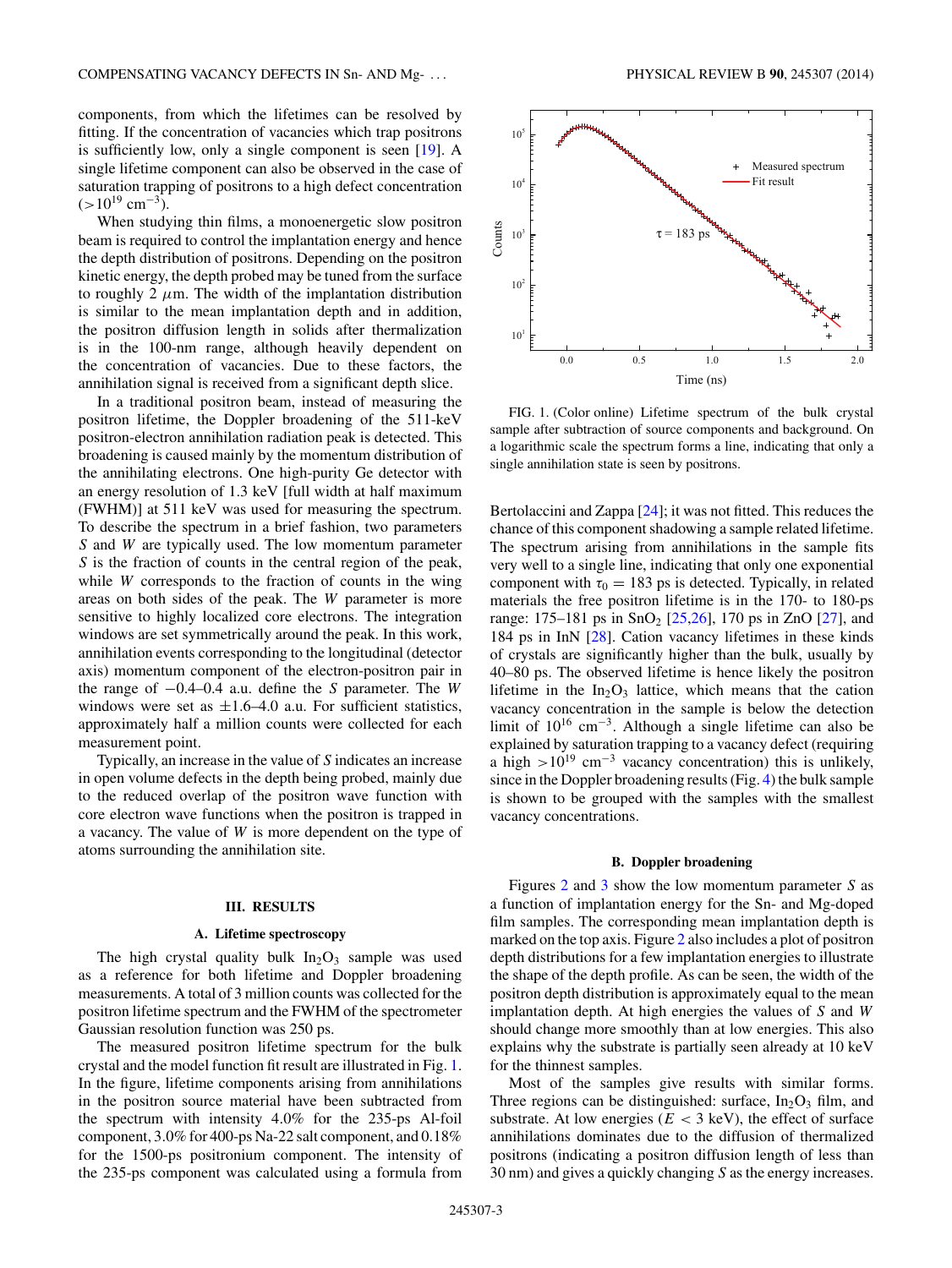<span id="page-3-0"></span>

FIG. 2. (Color online) *S* parameter as a function of implantation energy for the Sn-doped samples after different annealings. The *S* value obtained by averaging the  $In<sub>2</sub>O<sub>3</sub>$  bulk sample measurement results at high energies is marked with a dashed line. In the upper figure, positron implantation profiles for selected energies are drawn to better illustrate the effective probing depth as a function of energy. The depth values on the upper horizontal axis correspond to the mean implantation depths caused by the matching implantation energy values on the lower horizontal axis. The implantation profiles are not in correct height scale. The purpose of the upper figure is to illustrate how the measured values are averages from the signals from different depths.

For middle energies ( $E \in [5, 10]$  keV) the In<sub>2</sub>O<sub>3</sub> film typically gives a steady value. At high energies  $(E > 15 \text{ keV})$  the substrate signal becomes visible and eventually dominates the *S* value.

As can be seen in Fig. 2, the oxygen annealed samples resemble each other from a positron perspective. The layer *S* values do not seem to correlate with doping concentration. The interface between  $In_2O_3$  and the substrate is not visible and *S* transitions smoothly from the layer to the substrate. The *S* is still higher than the  $In_2O_3$  bulk value, which indicates that some vacancies with concentrations greater than  $10^{16}$  cm<sup>-3</sup> are detected.

The vacuum annealed samples on the other hand show interesting features. They have a higher  $S$  value in the  $In<sub>2</sub>O<sub>3</sub>$ layer compared to the  $O_2$  annealed samples. Also, the doping concentration order matches the layer *S* ordering. For samples No. 1 and No. 2 the value of *S* increases between the layer and the substrate, indicating that a distinguishable region forms at the interface. The peaks in *S* are not at the same positions for the two samples since the thicknesses of the  $In_2O_3$  layers differ



FIG. 3. (Color online) *S* as a function of positron implantation energy for the Mg-doped samples with different annealings. Horizontal lines illustrate the averaged layer values. The lines have the same color as the sample marker with dashed and full lines indicating vacuum and  $O_2$  annealing, respectively. Generally, the differences between the samples are small compared to the Sn-doped samples.

by 200 nm. Also, the locations of the peaks (12 and 8 keV) correspond to roughly half of the layer thicknesses. According to the depth distributions in Fig. 2, at these energies only a minor amount of positrons are implanted to the substrate. For sample No. 2, it seems the interface effect is mostly limited to the energy range matching the  $In_2O_3$  layer with the substrate remaining relatively unaffected. In the case of sample No. 1, due to the high interface value of *S* and the width of the positron depth distribution at high energies, the effect is seen also at much higher energies. Generally, it seems that the strength of the interface effect correlates with the doping concentration so that for sample No. 3 the interface is no longer clearly visible.

For the Mg-doped samples the measurement results are quite uniform. The absolute scale for *S*-parameter values in the In2O3 layers is only roughly 0*.*005 wide compared to 0*.*02 for the Sn-doped samples. This is consistent with the fact that the differences between dopant concentrations within each sample group are different: In the Sn-doped case the ratio of highest dopant concentration to the lowest is 180, while for the Mg-doped case the ratio is 40.

Distinguishing the Mg-doped samples from each other is difficult. Still, it can be seen that on average the oxygen annealed samples have lower *S* than the vacuum annealed ones. There is no clear interface effect on the vacuum annealed samples. Still, the doping seems to have an effect as the layer *S* values increase slightly with the doping in both the oxygen and vacuum annealed cases.

## **IV. DISCUSSION**

# **A.** *S***-***W* **plots**

To better illustrate the differences of annihilation parameters in the In<sub>2</sub>O<sub>3</sub> layer between different samples two *S*-*W*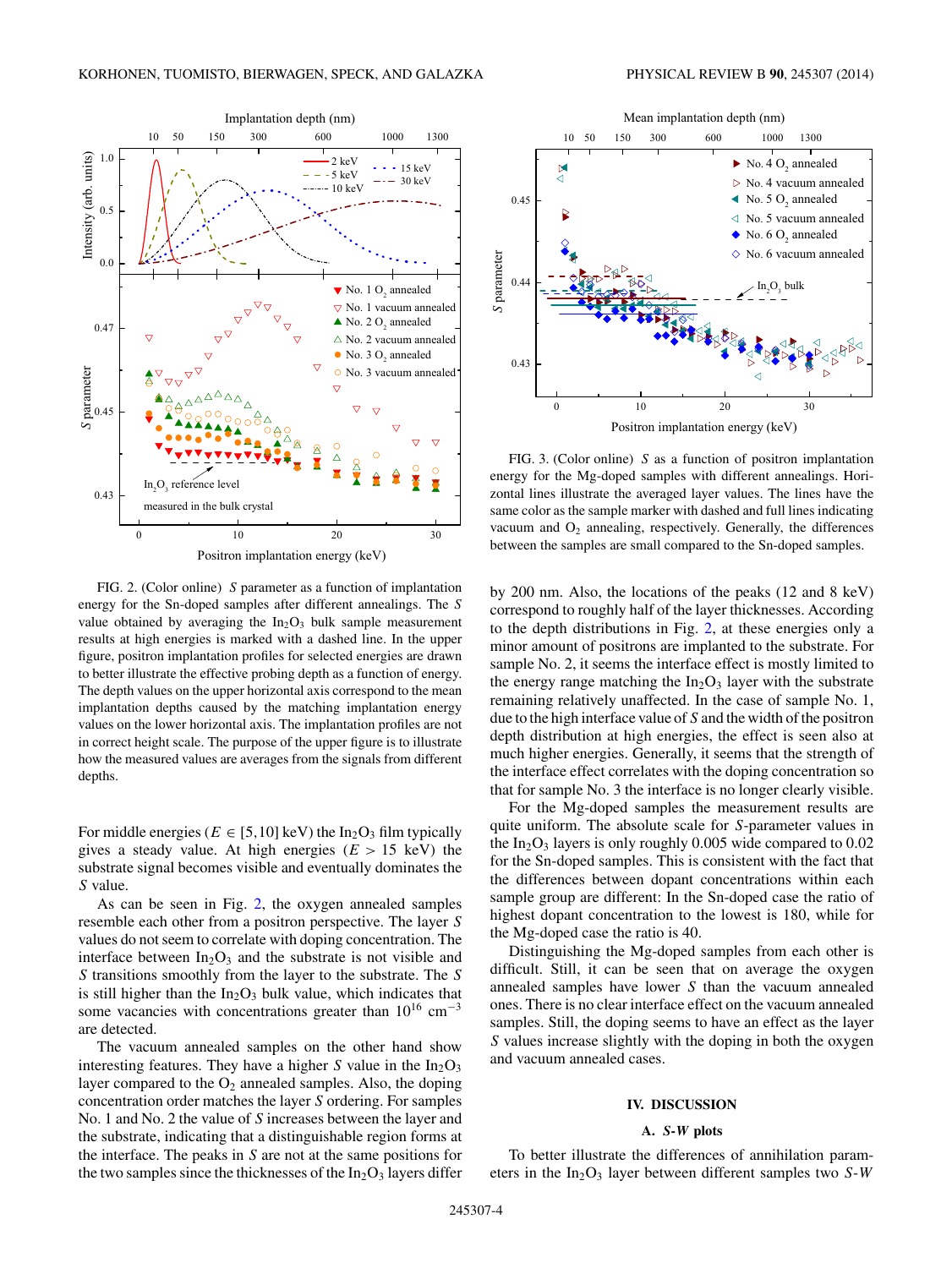<span id="page-4-0"></span>

FIG. 4. (Color online) *S*-*W* plot for the Sn-doped samples (No. 1–No. 3). Each sample is described by one point. In addition, a point for the  $In_2O_3$  bulk sample, the undoped sample No. 7 and an area for the interface in sample No. 1 are illustrated.

plots are shown in Figs. 4 and 5. For most samples, only one point is drawn. These layer (*S,W*)-value pairs are determined by taking the corresponding average from the energy range 3–12 keV, although the exact range was varied from sample to sample to take into account the different layer thicknesses and to avoid averaging over extended interface effects. Also, a data point for the bulk sample is shown. The (*S,W*) value for this sample in the figures was calculated as an average from the energy range 20–36 keV. The error bars indicate the statistical deviation within the selected energy range.

Figure 4 shows the difference between the oxygen and vacuum annealed layers for the Sn-doped samples. Vacuum annealing causes a general shift to higher *S* indicating an increase in detected open volume. For most samples *W* correspondingly decreases. The total shift is greatest for



FIG. 5. (Color online) *S*-*W* plot for the Mg-doped samples (No. 4–No. 6) and the undoped sample No. 7. Each sample is described by one point. As the differences between samples are small, the error bars on the points become significant in comparison.

sample No. 1. It is notable that the transition to the interface (*S,W*) values for this sample is similar in magnitude to the annealing effect. The three oxygen annealed samples fall on a line together with the Mg-doped samples, which usually indicates that only one type of defect is seen by positrons. This does not apply for the vacuum annealed samples.

The as-grown sample No. 3 is located between its  $O_2$ annealed and vacuum-annealed versions. This sample may be considered slightly vacuum annealed, since the samples were grown in a low pressure environment at temperatures only 50 °C lower than the actual annealing. Accordingly, the  $(S, W)$ point moves to lower *S* during  $O_2$  annealing as oxygen returns to the sample.

With the Mg-doped samples the differences are less pronounced. Figure 5 is a zoomed-in view to the upper left corner of Fig. 4. Similarly to the Sn-doped samples, vacuumannealed samples have higher *S* and typically lower *W* than their  $O_2$ -annealed counterparts. Again, the oxygen-annealed samples fall on a line.

#### **B. Defect identification and electrical compensation**

## 1. Sn-doped  $In_2O_3$

After oxygen annealing, the Sn-doped samples form a line (Fig. 4), indicating a single vacancy type. Comparing the  $(S, W)$  values of the three points with that of the bulk sample one can estimate that  $S_{\text{defect}} \geq 1.02 \times S_{\text{bulk}}$  and  $W_{\text{defect}} \leq$  $0.90 \times W_{\text{bulk}}$ . It is worth noting that Sn is not the primary factor in determining the vacancy defect concentration as the locations of the samples on the line in Fig. 4 do not follow the Sn concentration.

Small anion vacancies, even if clustered together, do not trap positrons in these kinds of strongly cation-anion radius-mismatched compounds [\[29\]](#page-6-0). Hence, these defects must be related to indium vacancies  $(V_{In})$  [\[14\]](#page-6-0). In the following, we show that the  $V_{\text{In}}$ -related defects detected with positrons are most probably complexes involving both  $V_{\text{In}}$  and  $V_{\text{O}}$ .

After vacuum annealing a significant shift in the layer values is seen. Compared to the bulk value the new span is  $S_{\text{defect}} \geqslant 1.05 \times S_{\text{bulk}}$  and  $W_{\text{defect}} \leqslant 0.87 \times W_{\text{bulk}}$ . Although the relative change is similar for both *S* and *W*, the horizontal move is more consistent. In any case, the three points are no longer on the same line as is with the  $O_2$ -annealed samples. This indicates that a different type of defect is being detected, either replacing or augmenting the ones in the O2-annealed samples. The *S* parameter is mainly dependent on the valence electron density seen by positrons (in contrast to core electrons), which in turn correlates with vacancy size. A common increase in *S* as seen by the vacuum annealing effect can be explained by adding more vacancies next to indium vacancies. Since vacuum annealing is assumed to remove oxygen from the samples, the obvious interpretation is that more  $V<sub>O</sub>$  is added to the indium vacancies. This is consistent with a general increase in oxygen vacancy concentration throughout the  $In_2O_3$  layer, which in turn would explain the increase in conduction electron concentration compared to the O2-annealed samples.

A similar effect is seen in InN [\[29\]](#page-6-0). Rauch *et al.* find that isolated  $V_N$  do not trap positrons while  $V_{In}$  do. A horizontal shift in the *S*-*W* plane is seen when  $V_N$  is added next to  $V_{In}$ ,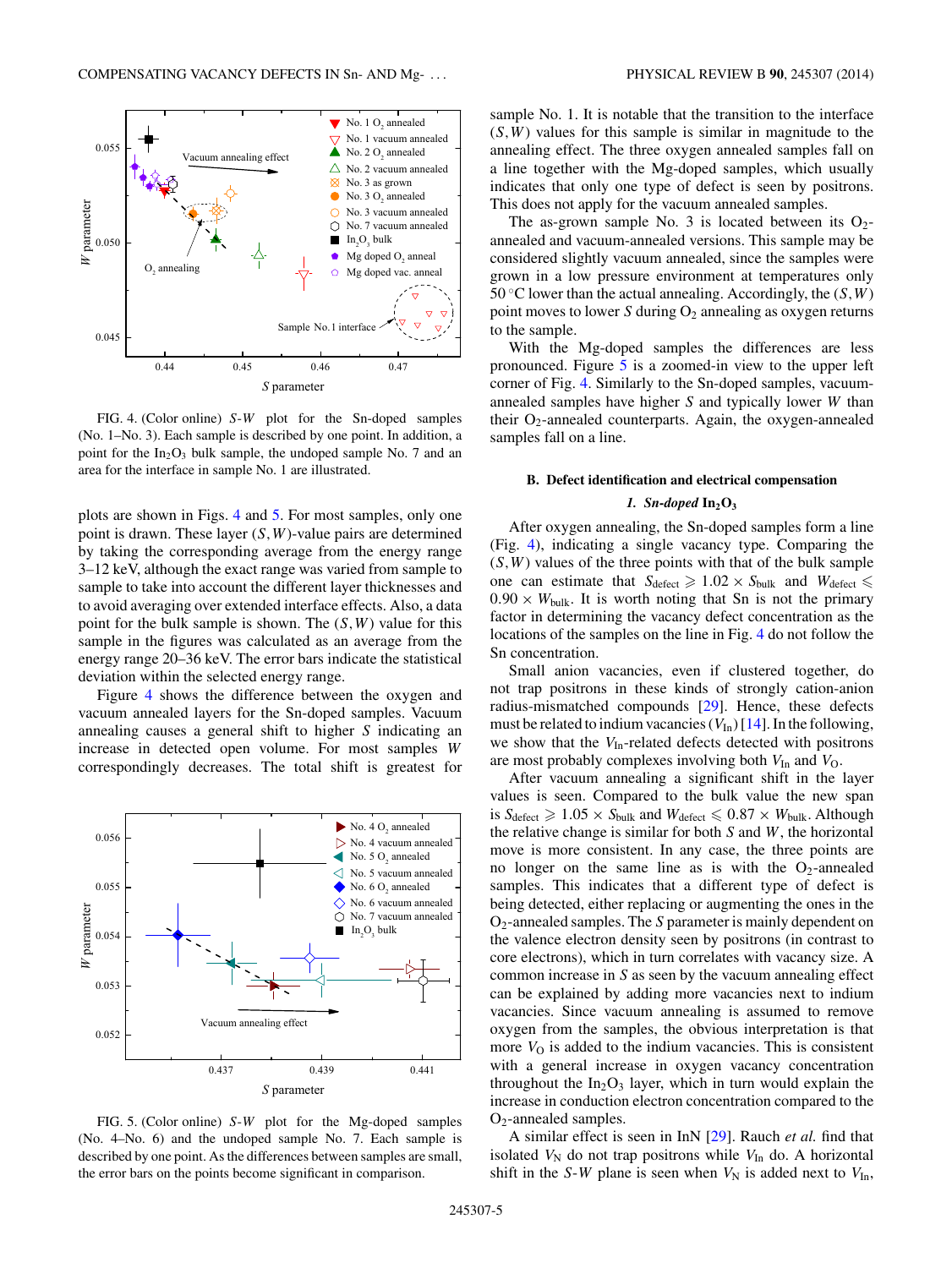the size of the shift dependent on the number of nitrogen vacancies added. This effect is due to the positron annihilation rate with N 2p electrons decreasing when N adjacent to the  $V_{\text{In}}$ is removed. A similar effect is expected for O 2p electrons. In fact, recent computational results [\[30\]](#page-6-0) for vacancy complexes in ZnO predict this: Adding one or more  $V<sub>O</sub>$  next to  $V<sub>Zn</sub>$  moves the  $(S, W)$  point to the right, and further adding H in place of  $V_{\text{O}}$  moves the result back towards the  $V_{\text{Zn}}$  point.

According to the  $S-W$  data, the O<sub>2</sub>-annealed samples contain only one type of trapping defect. In this case the vacancy concentration of the samples can be estimated with

$$
c_{\rm D} = N_{\rm at} \frac{\lambda_{\rm B}}{\mu_{\rm D}} \frac{S - S_{\rm B}}{S_{\rm D} - S},\tag{1}
$$

where  $N_{at}$  is the atom density,  $\lambda_B$  is the annihilation rate in the host lattice,  $\mu_D$  is the defect-specific trapping coefficient, and finally  $S_B$  and  $S_D$  are the *S* values of the bulk and defect states.  $\lambda_B = 5.5 \times 10^9 \text{ s}^{-1}$  is known from the lifetime measurement. For  $\mu_{\rm D}$ , the value  $3 \times 10^{15}$  s<sup>-1</sup> is typical of cation-type defects in compound semiconductors [\[19\]](#page-6-0) and is used here.  $S_B = 0.438$  as was measured. The value of  $S_D$  is on the line formed by the  $O_2$ -annealed samples in Fig. [4](#page-4-0) but its exact location is unknown. It can be estimated from InN, where the indium vacancy has  $S_D = (1.04-1.05) \times S_B$ . In the case of In<sub>2</sub>O<sub>3</sub>, this value corresponds to  $S_D = 0.455 - 0.460$ . Using the measured values for *S*, the defect concentrations of samples No. 1–No. 3 can be resolved to be in the ranges  $1.5-1.9 \times 10^{16}$  cm<sup>-3</sup> for No. 1, 0.9–1.4 × 10<sup>17</sup> cm<sup>-3</sup> for No. 2, and 5*.*0–6*.*<sup>9</sup> <sup>×</sup> 1016 cm−<sup>3</sup> for No. 3.

The dopant and electron concentrations listed in Table [I](#page-1-0) for the oxygen-annealed samples No. 1 to No. 3 do not match, indicating compensating acceptors. If we assume that the only donor is the Sn dopant (each supplying one conduction electron), the concentrations of the acceptors for the samples must be  $N_A = [n] - N_D$ , which leads to values  $6.2 \times 10^{20}$ ,  $4.3 \times 10^{19}$ , and  $1.7 \times 10^{18}$  cm<sup>-3</sup> for No. 1, No. 2, and No. 3, respectively. Comparing these numbers with the vacancy concentrations estimated above, it is clear that neither the magnitudes nor the trends match between vacancies and acceptors. This indicates that the dominant compensating acceptor is not the  $V_{In}$  or a  $V_{In}$ -related defect. A good candidate is an interstitial defect, for example, the  $O_i$ , which has been predicted to cluster around Sn dopants [\[5,8,17\]](#page-6-0). A negatively charged ion, such as an ionized O*i*, can act as a shallow positron trap. In a Doppler spectrum the presence of shallow traps would be seen as the signal moving closer to the bulk (*S,W*) value, since a positron trapped to a shallow state is relatively delocalized. However, shallow traps are rarely visible in room temperature due to thermal detrapping so the presence of O*<sup>i</sup>* can not be commented on based on these measurements.

In samples No. 1 and No. 2 the vacuum annealing also creates a significant vacancy concentration at the interface between the  $In_2O_3$  and the YSZ. The amount of  $V<sub>O</sub>$  surrounding the  $V_{\text{In}}$  seems to be higher near the interface than in the  $In_2O_3$ layer, however, Eq. (1) cannot be used in this case since the type of vacancy is changing. The strength of this effect seems to correlate with dopant concentration: The higher the [Sn] is, the more pronounced is the difference between layer and interface *S* values and vacancy concentrations. A similar effect is seen in Si-doped InN on sapphire substrate [\[31\]](#page-6-0), where the region near the interface has a markedly increased dislocation density and various point defects.

# 2. *Mg-doped*  $In_2O_3$

The results for the Mg-doped samples show similar behavior as the Sn-doped samples, the changes are simply much smaller, in the sub-1% range compared to the bulk sample values. The oxygen-annealed samples once again form a line, which is a signal that only one type of positron trap exists. The least doped sample is now the leftmost one on the line in contrast to the Sn-doped case. After annealing in vacuum, the points move horizontally to larger *S* while the scale of *W* values stays mostly constant. As with the Sn-doped samples, the type of defect seems to change. The annealing effect is less evident than in the Sn-doped samples. The point for the undoped, vacuum annealed thin-film sample No. 7 is located near the Mg-doped samples. This is in line with the similarity in the free carrier concentrations between the Mg-doped and undoped samples.

After growth, all Mg-doped films were found to be *n*-type conductive with values comparable to undoped  $In_2O_3$ , which means the Mg was overcompensated by intrinsic defects [\[10\]](#page-6-0). Sample No. 5 received an exceptionally large amount of oxygen and was more resistive than the others. After annealing in oxygen, the resistivity of all samples increases, often by an order of magnitude. Annealing in vacuum turns the films back to *n*-type conductive. The conclusion is that annealing in oxygen removes donor-type oxygen vacancies from the films, with the remaining ones being balanced by Mg. Vacuum annealing removes the oxygen. This is in line with the positron data.

Although the samples never were *p*-type conductive, it can be assumed that Mg-doping lowers the Fermi energy, making sure that  $V<sub>O</sub>$  is in its 2+ charge state and is even less visible to positrons than in the Sn-doped case. Also, the formation energy of  $V_{\text{In}}$  is higher in *p*-type material than in *n* type [\[13\]](#page-6-0). Hence, it is natural that the Mg-doped samples give *S* values that are close to the perfect lattice, as  $V_{In}$  should be rare, and Mg should substitute In. Thus, the vacancies are mostly limited to *V*<sub>O</sub>, which are not seen. The vacuum annealing effect is similar as in the Sn-doped case, namely increasing the concentration of *V*<sub>O</sub>, from which those that are near *V*<sub>In</sub> are seen by positrons. The actual concentration of  $V_{\text{In}}$  does not change as much as with the Sn-doped samples as the Mg concentration changes.

Interestingly, the data points in Fig.  $5$  for the O<sub>2</sub>-annealed Mg-doped samples are directly below or to the left of the point measured in the  $In_2O_3$  bulk crystal. Two reasons thus far are possible: The bulk  $In<sub>2</sub>O<sub>3</sub>$  is not as ideally defect free as interpreted from the lifetime experiments, or  $Mg_{In}$  creates a similar small positron trap as  $\rm{Li}_{Zn}$  in ZnO, with very peculiar *S* and *W* parameters [\[32\]](#page-6-0). Further investigations are required to resolve this.

## **V. SUMMARY**

Compensating vacancy defects  $(V_{In}, V_{O})$  were investigated by positron annihilation spectroscopy in Sn-donor and Mg-acceptor doped  $In_2O_3$  thin films, and in an unintentionally doped bulk  $In_2O_3$  reference sample. The films were annealed